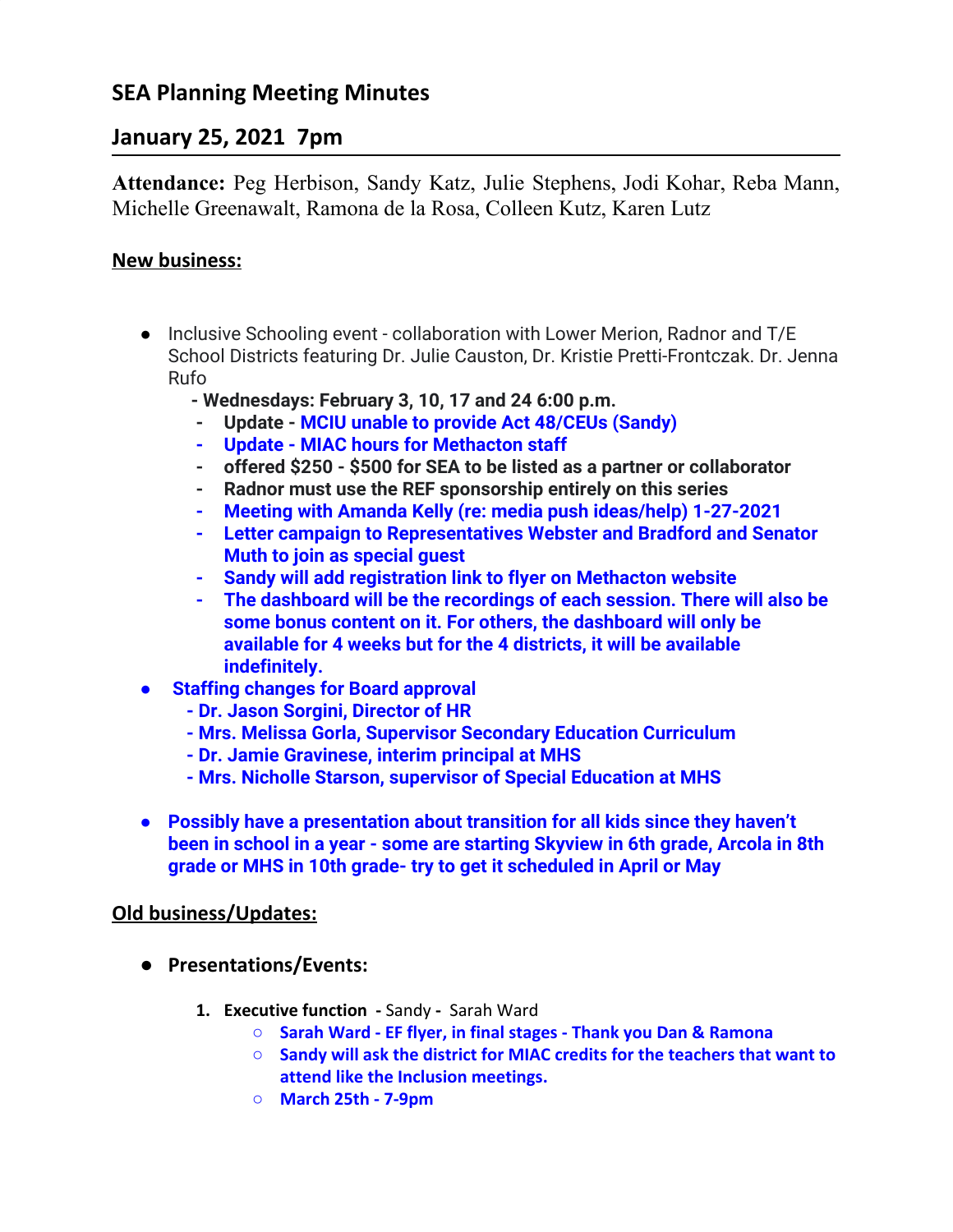- MCC is giving us \$1800 to bring her in for a 2 hour Zoom meeting for SEA
- Contract needs to be paid within 15 days after the presentation

#### **2. Career Counselor K-12 - Michelle**

- Kimberly Kulp has started she agreed to meet with the planning committee so we need to pick a date then later, she can do a presentation
- Michelle will ask for a meeting on a Wednesday or Friday, 2-3

#### **3. Transition Coordinator Role at Methacton with Nikki Brislin -** Colleen

- $\circ$  Sandy approached it regarding the SEA page on the website but hasn't heard back yet
- Colleen continues to contact Nikki but is not getting a response Colleen has a meeting and will try to get more info
- **4. Parent social event -** will look at this at a future meeting possibly an outdoor, in-person event- fire pit with s'mores (Zenia's yard), movie night- possibly in April Possibly a Zoom game night or a social with breakout room chats by school or by topic
- **5. ON HOLD: Virtual Event Ideas: dance/joke parties, crafts, show and tell, geocaching, games (separate by age group)-** possibly try to help our kids in the events that the H&S's are doing
	- Arcola did a fall virtual festival with scavenger hunt, bingo, and trivia

#### **6. ON HOLD: Follow up presentation by Ann Marie Licata**

○ Hold on this while we see how the collaboration inclusion meeting goes

**Possible dates**: third Thursdays: **2/ 3-10-17-24, 3/25,** 4/15, 5/20 **All virtual, all evening**

#### **Budget:** Michelle, Treasurer

- Budget: \$4321.77 (includes the \$1800 for Sarah Ward)
- Update: \$500 for PA Collective: Focus on Inclusion instructions
- Received \$1800 from MCC from the student loan fund to be used for a speaker - Sarah Ward to speak on Executive Function

#### **Fundraisers:**

- Virtual Fundraisers
- Clothing collection Tommy/Karen Spring, 2021
- Tosco or Collegeville bakery pizza kit sale
- Fruit sale at holidays